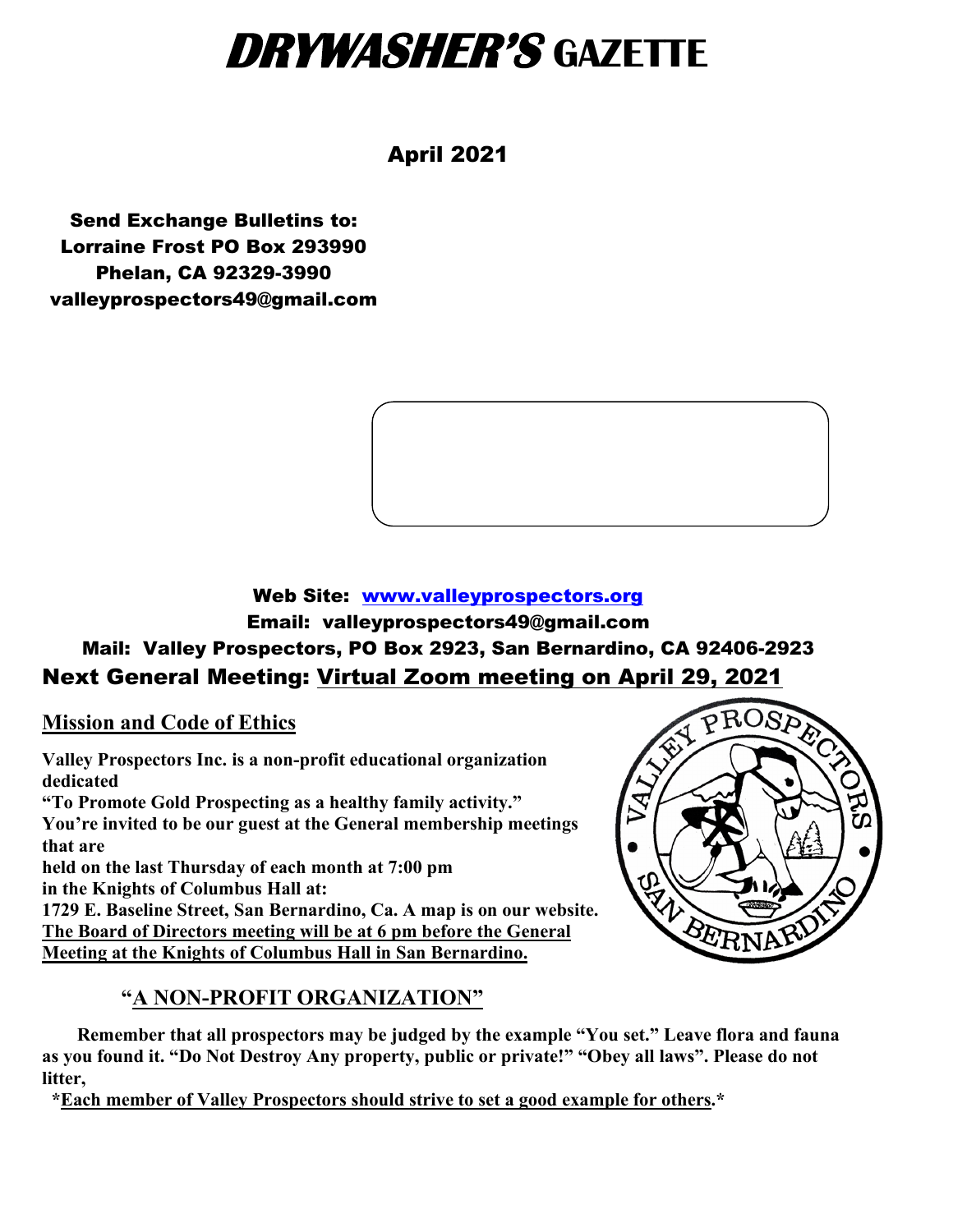#### **Officers for 2021**

| <b>Executive Officers</b> |                       |              | <b>Chairpersons</b> |                       |              |
|---------------------------|-----------------------|--------------|---------------------|-----------------------|--------------|
| President                 | Lorraine Frost        | 760-868-6564 | Apparel             | <b>Trish Dudley</b>   | 480-490-0975 |
| <b>Vice President</b>     | <b>Steve Schubert</b> | 951-943-0535 | <b>Blood Bank</b>   | Lorraine Frost        | 760-868-6564 |
| Secretary                 | <b>Judy Lepper</b>    | 951-674-3207 | <b>Budget</b>       | Lorraine Frost        | 760-868-6564 |
| Treasurer                 | Vacant                |              | <b>CFMS</b>         | <b>Bural LaRue</b>    | 909-874-5664 |
|                           |                       |              |                     | <b>Susan Birrell</b>  |              |
|                           |                       |              | Courtesy            | Diane Railsback       | 760-954-1915 |
| <b>Board of Directors</b> |                       |              | Editor              | <b>Lorraine Frost</b> | 760-868-6564 |
| John Bonson               | 909-794-4401          |              | Asst. Editor        | Vacant                |              |
|                           |                       |              |                     | <b>Garry Devlin</b>   |              |
| Dan Cornia                | 909-797-6111          |              | Finds/Month         | Sherry Livingston     | 951-768-0880 |
| <b>Garry Devlin</b>       | 951-768-0880          |              | Lady Luck           | <b>Albert Naki</b>    | 909-733-6473 |
| <b>Bob Dudley</b>         | 480-225-5013          |              | 50/50               | Sherri Livingston     | 909-875-2090 |
| <b>Trish Dudley</b>       | 480-490-0975          |              | <b>Gold Sales</b>   | <b>Art Fairchild</b>  | 951-897-5433 |
| Gene Lepper               | 951-674-3207          |              | Historian           | Corenna Ross          | 530-274-1838 |
| Sherri Livingston         | 909-875-2090          |              | Librarian           | Vacant                |              |
| <b>Jill Molson</b>        | 909-887-8024          |              | Membership          | Andrea Frost          | 760-868-6564 |
| Mike Muir                 | 909-882-9052          |              | Name Tags           | Andrea Frost          | 760-868-6564 |
| <b>Albert Naki</b>        | 909-733-6473          |              | Programs            | <b>Steve Schubert</b> | 951-943-0535 |
| Katherine Naki            | 909-733-6441          |              | Refreshments        | Michelle O'Brien      |              |
|                           |                       |              | Outings/Retired     |                       |              |
| <b>Bruce Sherman</b>      | 951-780-7715          |              | during the week     | Vacant                |              |
| <b>Alternates</b>         |                       |              | Claims              | <b>Bob Dudley</b>     | 480-225-5013 |
|                           |                       |              | Show & School       |                       |              |
| Stu Luce                  | 909-560-0474          |              | Rep.                | <b>Steve Schubert</b> | 951-943-0535 |
| John Howell               | 951-247-1037          |              | <b>Wagon Master</b> | Mike Dunkerley        | 760-608-3228 |
| <b>Tommy Purscelly</b>    | 909-820-1898          |              |                     |                       |              |

#### **CLAIMS**

**The 2 Burro's Placer Claims** 20 acres **Coolgardie Placer Claim Harvey's Oro Rico** 120 acres **Gold Venture & Pickett #3 Placer Claims,** 20 acres ea. **Hungry Man 1, 2, 3, 4 and Chunker Placer Claims** 550 total acres **Indian Gulch and Indian Flat Placer Claim** 60 acres **Jackass 1, Placer Claim** 160 acres **Miner's Folly Placer Claim** 60 acres **Moriah Placer Claim** 15 acres **Pickett #2 Placer Claim** 30 acres **(Cajon Pass) Summit Placer Claim** 60 acres

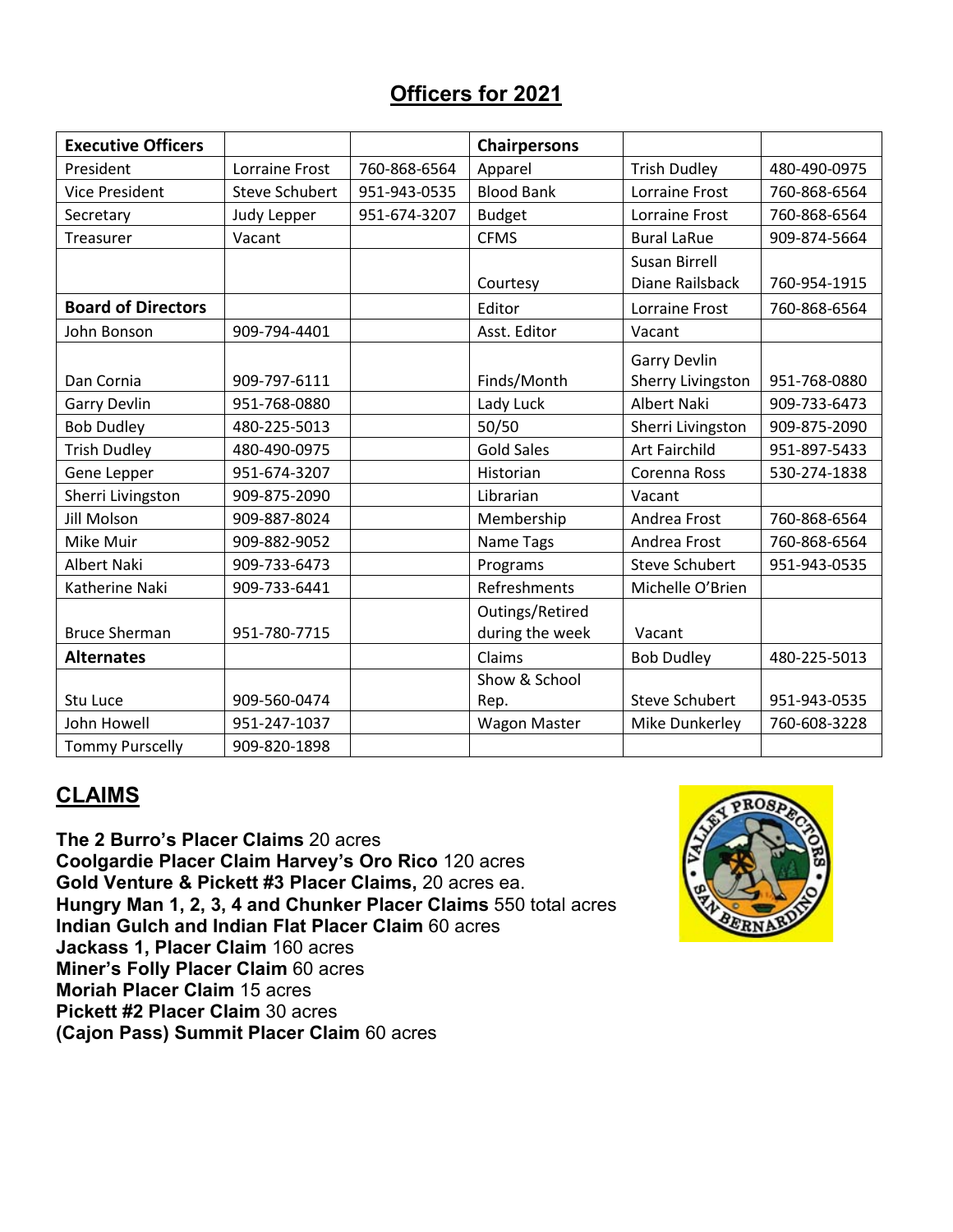#### **Prez Says – Lorraine Frost – April 2021**

Thank you again to all the members that joined in the March Zoom General meeting. I'm so looking forward to seeing everyone soon. If you wish to join the VP Board Zoom meetings, just send a request to [valleyprospectors49@gmail.com](mailto:valleyprospectors49@gmail.com) and I'll send you the link. All are welcome.

Stay connected on Facebook – [Valley Prospectors of San Bernardino, Inc.](https://www.facebook.com/Valley-Prospectors-of-San-Bernardino-Inc-149917568386648) Join our Group to interact with fellow prospectors.

#### **April 29, 2021 General Meeting Zoom Information**

Yes, we are going virtual. Below is information to join a Zoom Virtual meeting if you have a computer. If you do not – no problems. You can join the meeting with your telephone – just call 1-669-900-6833, enter the meeting number and passcode and you will hear us all. Let us reconnect in 2021. Use these same links and meeting ID for the May 27<sup>th</sup> meeting. In June and July, we will be holding meetings during the Miner's Folly outings. Check out the updated Calendar of Events in this newsletter.

Lorraine Frost is inviting you to a scheduled Zoom meeting. Join Zoom Meeting <https://us02web.zoom.us/j/88009541947?pwd=ZXRFWDBqVGFKY1JvYm1GN3d6anZidz09>

OR Call 1-669-900-6833 Enter Meeting ID: **880 0954 1947** Passcode: **770831**

#### **March 25, 2021 General Meeting Minutes**

The meeting was called to order by President Lorraine Frost via Zoom at 6:05 pm. The Pledge of Allegiance was said before the review of the Treasurer's Report which was emailed to the membership. Lorraine welcomed the 13 members who were able to join in. Thanks to Amy & Brent C., Lorraine & Andrea F., Steve and Mary S., Coreena R., Susan B., Brian T., Bruce K., Randy L., Jill M., and Bob D. for joining the Zoom session. Seeing members from across the state was great. Lorraine provided an update on where the club stood financially. She did indicate that membership needed to purchase a return address stamp, all agreed. The next topic was the upcoming meetings and events. Knights of Columbus has not responded to our inquiries as yet, so we don't have a hall to hold meetings. Lorraine shared that AMRA was having an event in Arizona. Some members plan to attend. Not sure if members will be out at Coolgardie this coming weekend. Lorraine will look into adding an event on the Facebook Group to see interest in outings. Stu Luce sent Lorraine some information on Goldfield. There was a discussion about the trip to Tonapah and Goldfield. The dates may be a problem (Please note that we will be moving this event to early Fall – Dunk injured himself and is not available for Memorial Weekend, and Jim Butler Days happen Memorial Weekend in Tonapah so it will be very busy). The meeting adjourned at 6:46 pm after members had a chance to catch up on what they had been doing recently. Submitted by Lorraine Frost

#### **Camping on Valley Prospector Claims**

Did you know that you can camp on our claims without paying a fee? This is especially helpful at our Northern Claims. However, we have limited sites available. We have no spots at Moriah, you will need to pay and reserve a campsite at the Rocky Rest Campground to be close to the claim. We have three (3) spots for Pickett III / Gold Venture (Union Flats Campground) and two (2) spots at Pickett II (Wild Plum Campground). Our Club Liaison, Stephen Dowling, usually is at the Union Flats Campground during the open season, so only 2 spots may be available. You can request a Forestry Parking Permit on the club Members Only website: <https://www.valleyprospectors.org/members-only/northern-claims-permits/>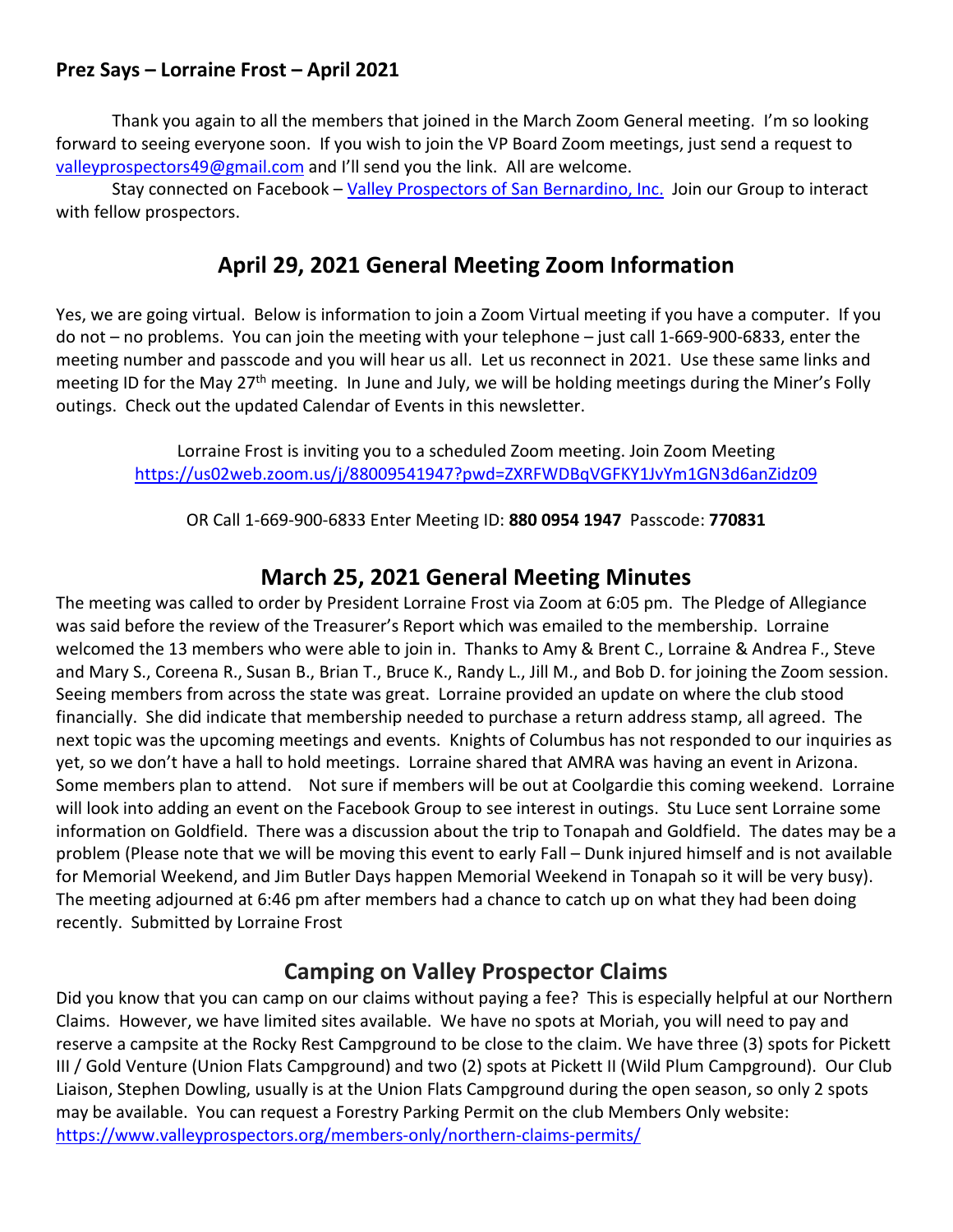We are implementing a calendar for these sites so that we do not overbook. Also note, that if all the fee-free sites are taken, you can always purchase a campsite from<https://www.recreation.gov/>. If you have an America the Beautiful Pass, the cost is substantially discounted. We are planning an outing in August at the Pickett III/Gold Venture claims, August 20 – 27, 2021. Hope you can join us.

#### **Union Flat Campground Information**

[Tahoe National Forest](https://www.recreation.gov/camping/gateways/1077)

Near Downieville, California: Union Flat Campground is located on the North Yuba River, near Highway 49. Visitors enjoy a wide variety of recreational activities in the area, including hiking, hunting, fishing, canoeing, and gold panning. **Campground Status** Open for Season availability through Sun, October 31st, 2021.

#### **You're Invited!**

Our Pickett III claim neighbor, at the Union Flats Campground, has invited club members to an awesome event: "Big Nuggets on the River". Tim Mac Master will be holding this event on Saturday, July 24, 2021. More details coming soon.

#### **Are you an aspiring writer?**

The Gazette is always looking for great articles about mining and prospecting. If you write or know of articles that would interest the members, please send them to [valleyprospectors49@gmail.com](mailto:valleyprospectors49@gmail.com) Our members have inquiring minds and love to hear about the history of gold prospecting and mining.

#### **Have you visited a Valley Prospector Claim lately?**

Be sure to submit your claim report. Our claim chair, Bob Dudley, uses this information to file our work assessment documents on an annual basis. You can submit the online form and it will be emailed directly to Bob so that Valley can record the claim work assessment. He will collect these throughout the year. Don't forget to report your Northern Claim visits too.

<https://www.valleyprospectors.org/claims/claim-report/>

#### **Goldfield and Tonopah Nevada**

Both Stu Luce and Mike Dunkerley are excited to share information about Goldfield and Tonopah Nevada. Stu sent me a pile of information on both locations and Dunk used to volunteer at the Museum in Tonopah when he lived there. We want to know if there is interest by club members to visit these locations. We are postponing this event until the early Fall – perhaps in September. I'll scan in some of the documents Stu sent me. They are quite interesting.

"When Goldfield was booming from 1905 through 1910 it had all the amenities of any large city, with fancy restaurants, hotels, athletic clubs, church and social groups of every kind, theaters, shopping, sporting events, unions, all the general businesses of the day, casinos, red-light district, gold, high grading, and all the hopes of prosperity any individual would want to find." (<http://www.goldfieldnevada.org/>). Check out the walkingtour booklet put out by the Goldfield Historical Society (<http://www.goldfieldhistoricalsociety.com/booklet/> ).

Tonopah Nevada has great Museums. They have the Central Nevada Museum and Tonopah Historic Mining Park. Both are great to learn about the local history and see actual mining equipment used in the 1900s.

There may be some opportunities for tours (fees may apply) but I'm sure it would be worth your while. Stay tuned for more details.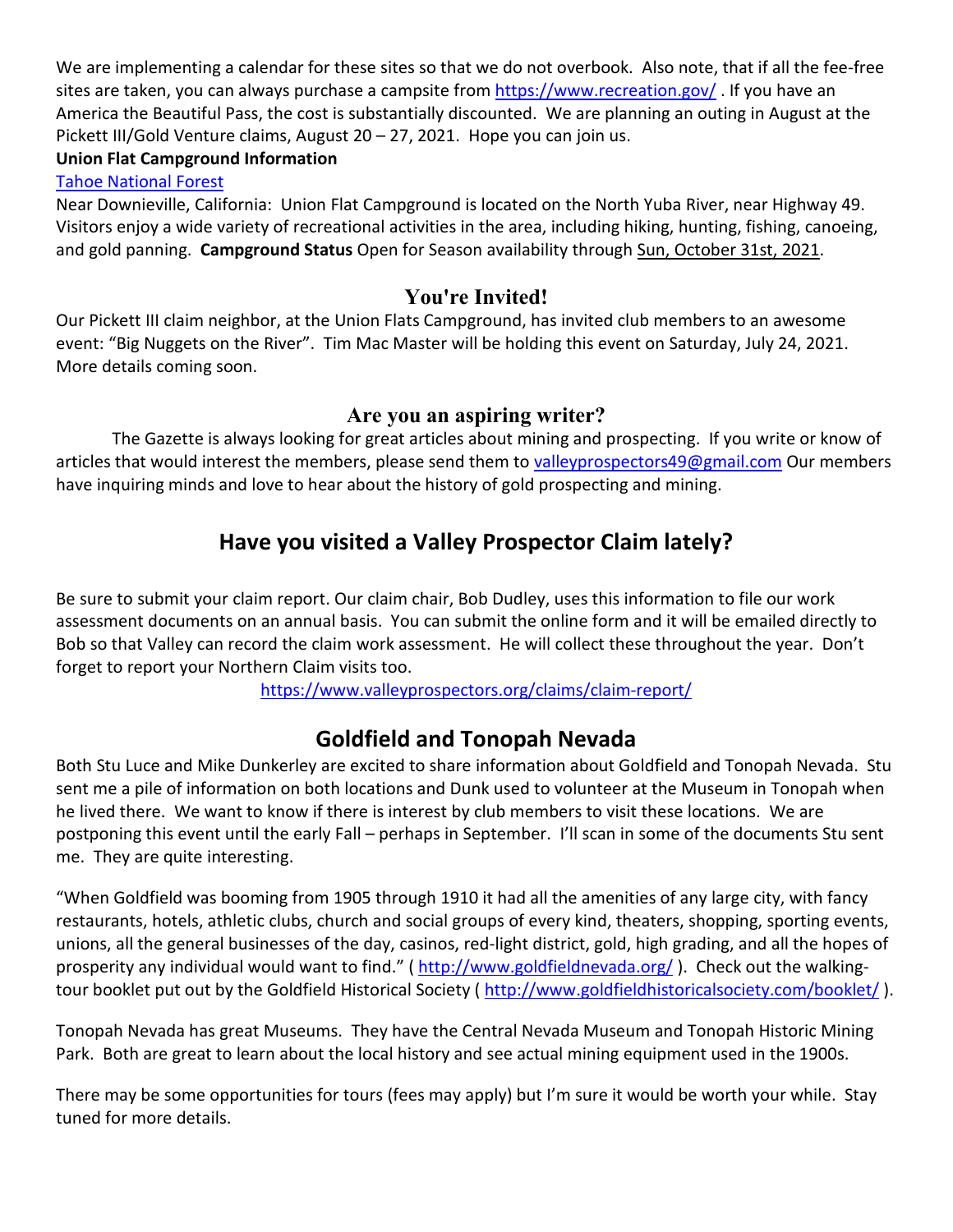### **Valley Prospectors Calendar of Events 2021 (Updated April 21, 2021)**

| Jan 21            | VP Board Meeting – 6 pm ZOOM                                                 |
|-------------------|------------------------------------------------------------------------------|
| Feb 18            | VP Board Meeting - 6 pm ZOOM                                                 |
| Feb 25            | VP General Meeting - 6 pm ZOOM                                               |
| Mar 18            | VP Board Meeting - 6 pm ZOOM                                                 |
| Mar 25            | VP General Meeting - 6 pm ZOOM                                               |
| Mar 26-28         | <b>Coolgardie Claims (Barstow)</b>                                           |
| Apr <sub>15</sub> | VP Board Meeting - 6 pm Zoom                                                 |
| Apr 23-25         | Randsburg Claims (2 Burros) & Burro Schmidt's Mine Tour on Apr               |
|                   | 24th at 10:30 am - rendezvous and carpool from claim                         |
| April 28          | Kingman Turquoise Tour - Arizona 10 AM - 12 Noon                             |
|                   |                                                                              |
|                   | Kingman Turquoise Shop - 3471 W Chea Dr. Golden Valley, AZ 86413             |
| Apr $29$          | VP General Meeting $-6$ pm ZOOM                                              |
| May 20            | VP Board Meeting - 6 pm ZOOM                                                 |
| May 23            | <b>Summit Sunday</b>                                                         |
| May 27            | VP General Meeting - 6 pm ZOOM                                               |
| Jun $5$           | - Randsburg Panning Event - details to follow                                |
| Jun 17            | VP Board Meeting - 6 pm ZOOM                                                 |
| Jun 25-27         | Big Bear Claims (Miner's Folly) – VP Meeting on Jun 26 <sup>th</sup> at Noon |
|                   | and Membership Appreciation Picnic at Big Bear-The Club will                 |
|                   | provide the meat, potluck for side dishes                                    |
| Jul 23            | Board Meeting in Big Bear - zoom if possible                                 |
| Jul 23-25         | Big Bear Claims (Miner's Folly) - VP Meeting on Jul 24th at Noon             |
| Aug 20-27         | VP Northern Claims - Union Flat Campground - VP Meeting on Aug               |
|                   | 21 at Noon (no internet access)                                              |
| Sept TBA          | Goldfield, NV & Tonapah, NV                                                  |
| Sep 17-19         | Randsburg Claims (2 Burros) - Old West Days? - Sept 18                       |
|                   | VP Meeting on Sep 19th at Noon or Sept 23rd if needed via ZOOM               |
| Oct 22-24         | VP Rendezvous - Ord Mountains, Barstow                                       |
|                   | VP Meeting on Oct 23rd at Noon during Lunch hour                             |
| Nov 18            | <b>VP General Meeting - TBA</b>                                              |
| Nov 25-28         | Coolgardie - Thanksgiving outing                                             |
| Dec 4             | <b>VP Christmas Party</b>                                                    |
|                   | 11 am $-3$ pm                                                                |
|                   | <b>Location TBA</b>                                                          |
|                   |                                                                              |
|                   |                                                                              |